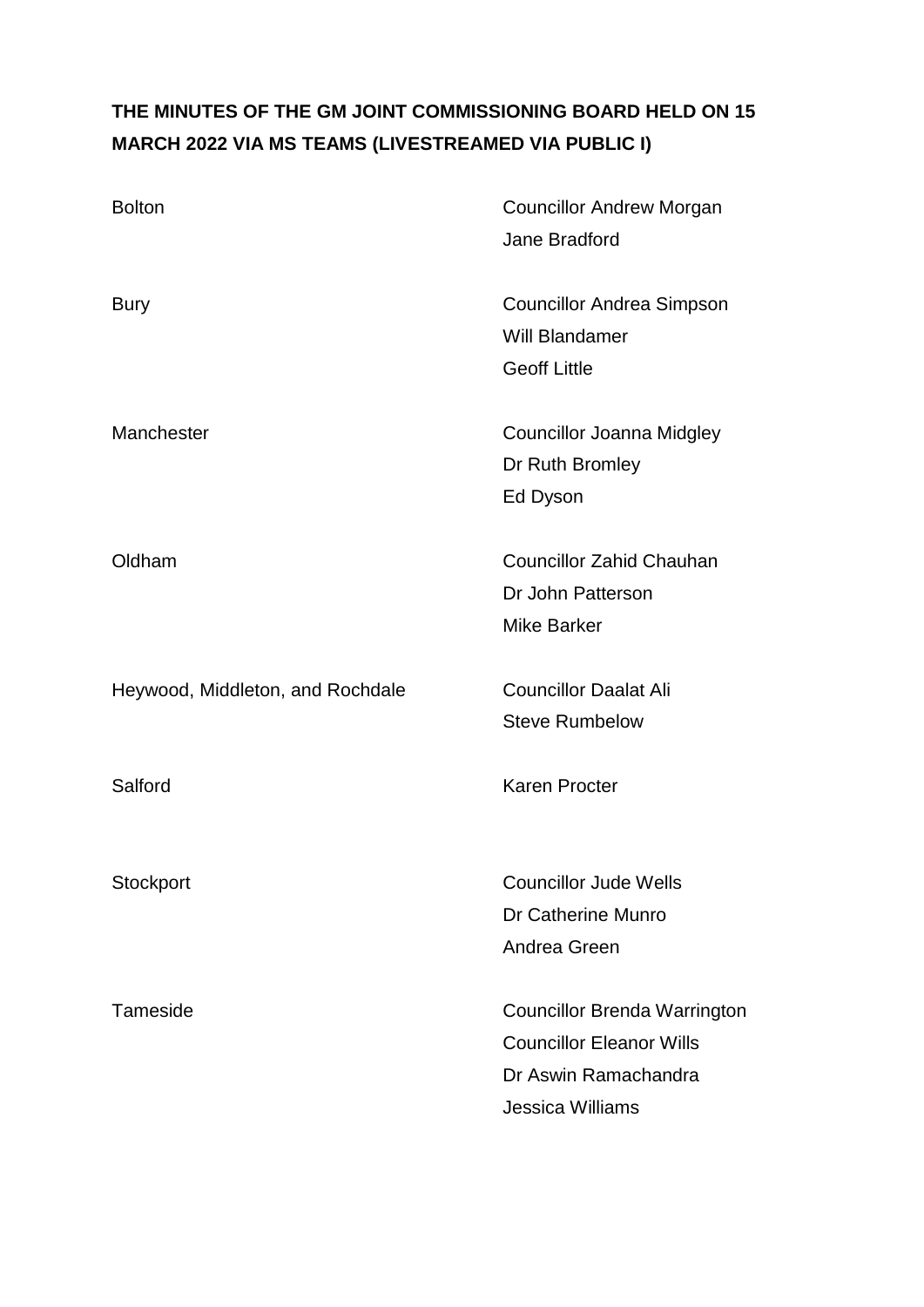| Trafford                                     | <b>Councillor Jane Slater</b><br>Dr Muhammed Imran |
|----------------------------------------------|----------------------------------------------------|
| Wigan                                        | <b>Craig Harris</b>                                |
| <b>GM Commissioning Team</b>                 | Rob Bellingham<br>Jane Falkner                     |
| <b>GMCA</b>                                  | Andrew Lightfoot<br>Ninoshka Martins               |
| <b>GM Health and Social Care Partnership</b> | Warren Heppolette                                  |

## **GMJCB 21/23 WELCOME AND APOLOGIES**

Councillor Brenda Warrington, Co-Chair, Leader, Tameside Council welcomed all locality members to the virtual Microsoft Teams live streamed meeting of the GM Health and Care Joint Commissioning Board, and thanked members for their attendance.

Apologies for absence were received from Dr Tom Tasker (Salford CCG), Sarah Price (GM HSCP), Eamonn Boylan (GMCA), Su Long (Bolton CCG), Cathy Fines (Bury CCG) Sara Radcliffe (Trafford CCG), Dr Chris Duffy (Heywood, Middleton and Rochdale CCG), Steve Dixon (Salford CCG), and Councillor John Merry (Salford Council).

## **GMJCB 21/24 CHAIRS ANNOUNCEMENTS AND URGENT BUSINESS**

On behalf of the Joint Commissioning Board, the Chair, congratulated Mark Fisher who had been confirmed as Chief Executive Designate of the GM Integrated Care Board.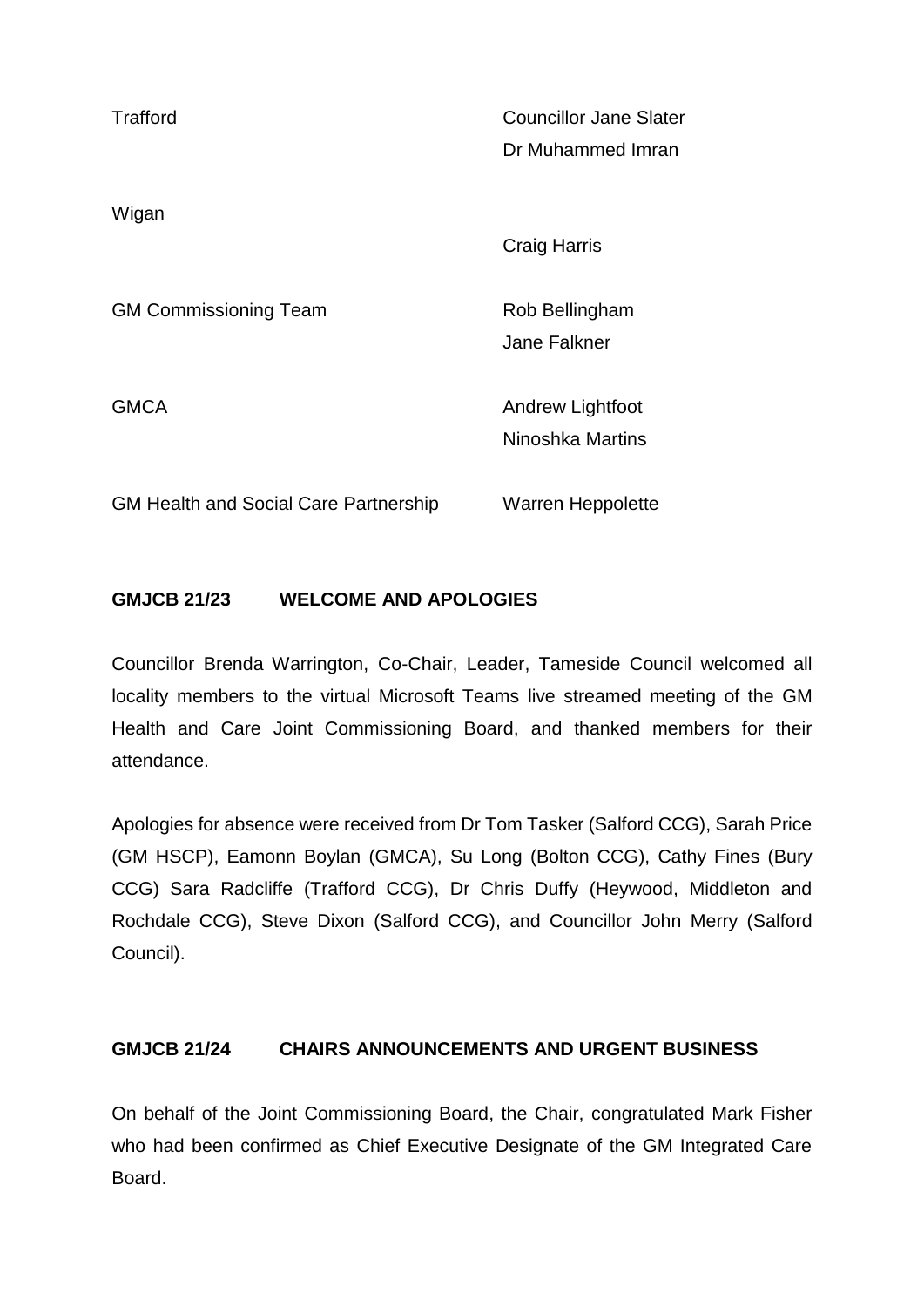The Board was informed of the appointment of two non-executive directors to the Integrated Care Board: Richard Paver has been appointed as the Chair of the Audit Committee and Shazad Sarwar as the Chair of the Remuneration Committee.

### **GMJCB 21/25 MINUTES OF THE MEETING HELD ON 19 OCTOBER 2021**

The minutes of the meeting held on 19 October 2021 were submitted for consideration and approval.

#### **RESOLVED/-**

That the minutes of the meeting held on 19 October 2021 be approved as a correct record.

#### **GMJCB 21/26 CHIEF OFFICER UPDATE**

Rob Bellingham, Managing Director, GM Joint Commissioning Team provided an update on how the Health and Social Care system in Greater Manchester was responding to the COVID-19 pandemic. A further updated was also provided on the development of the ICS.

The Board were informed that national funding had now been received to support general practice security and safety and that the GM Health and Social Care Partnership had also contributed funding to ensure support can be provided for all parts of primary care.

It was reported that a task and finish group has been established to review the service and guidance of the Special Allocation Scheme (SAS) to ensure a consistent approach across the 10 localities.

The Board were advised that the Urgent and Emergency Care (UEC) Community Pharmacy Consultation Service (CPCS) pilot was due to be launched within the next couple of weeks in Bury and Tameside & Glossop. It may remain there will be occasions where a GP appointment would be needed and, in these circumstances,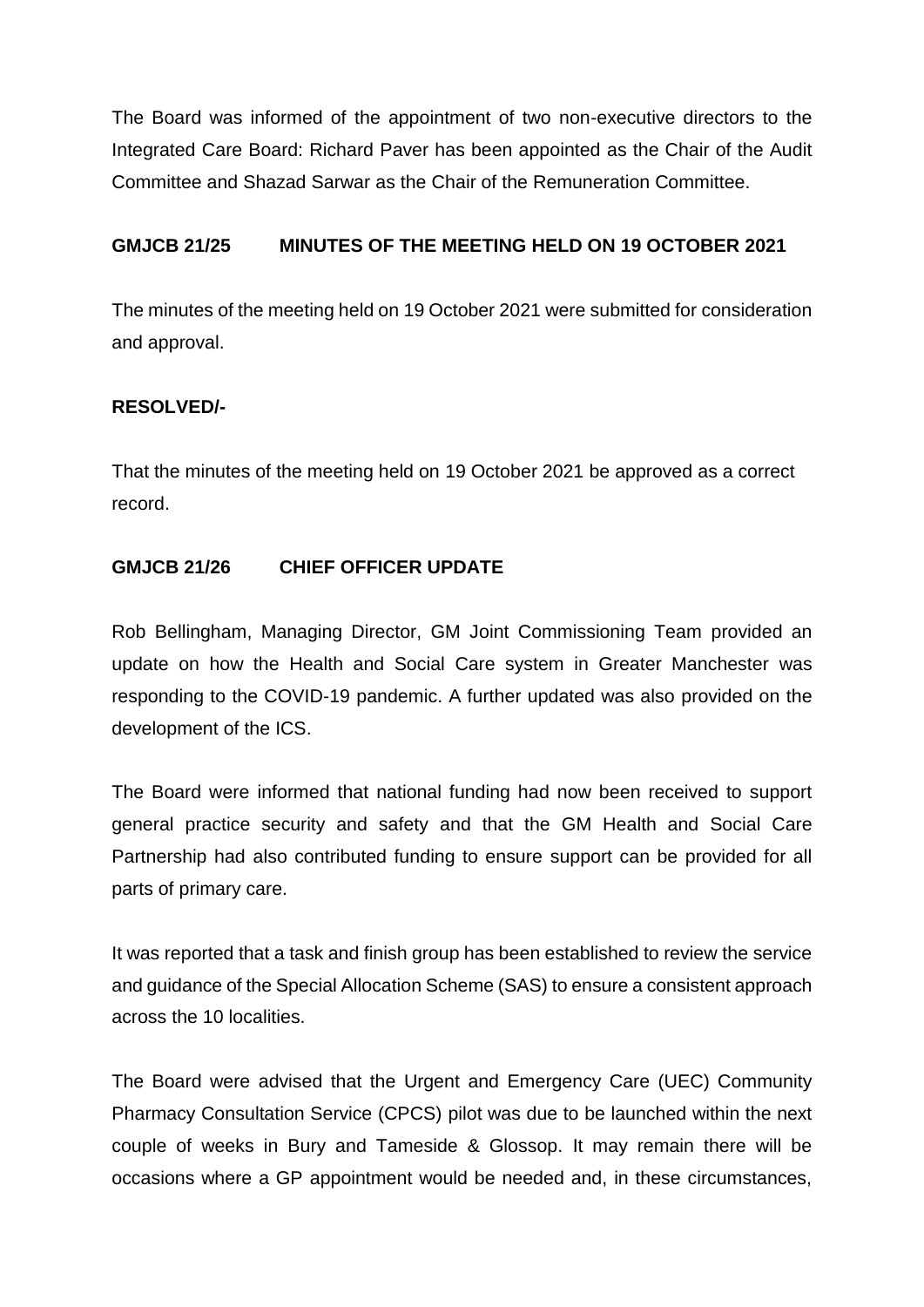the patient will be referred to their practice. Through this pilot patients that would attend urgent care sites (A&E, Urgent Treatment Centres), with a suitable non-urgent need would then be referred to the UEC CPCS service. It was intended that this pilot would conclude in September with a view to being rolled out across GM.

It was highlighted that there have been significant changes to the services currently on offer within Primary Care, it was therefore noted that there was a need to work with GM residents to assist them to make the right choices and to support staff

Concerns around the existing telephonic system for GP surgeries was highlighted, members were advised that a review of the service was currently underway, and it was noted that there was a need to find a broader solution that can be applied to GP surgeries across GM.

The Board were advised that the social care picture remains high risk and pressured particularly in home care, however despite the challenges the situation appears to be slowly improving.

It was reported that the number of patients with no reason to reside remains high and that a system-wide effort was underway with all localities working towards the GM target ambition to lower numbers of no reason to reside.

#### **RESOLVED/-**

That the report be noted.

## **GMJCB 21/27 BRIEFING NOTE: GOVERNMENT WHITE PAPER ON HEALTH AND CARE INTEGRATION**

Warren Heppolette, Executive Lead, Strategy and System Development, Greater Manchester Health and Social Care Partnership, provided an update on the key points arising from the paper on the Joining Up Care for People, Places and Populations: The Government's Proposals for Health & Care Integration.